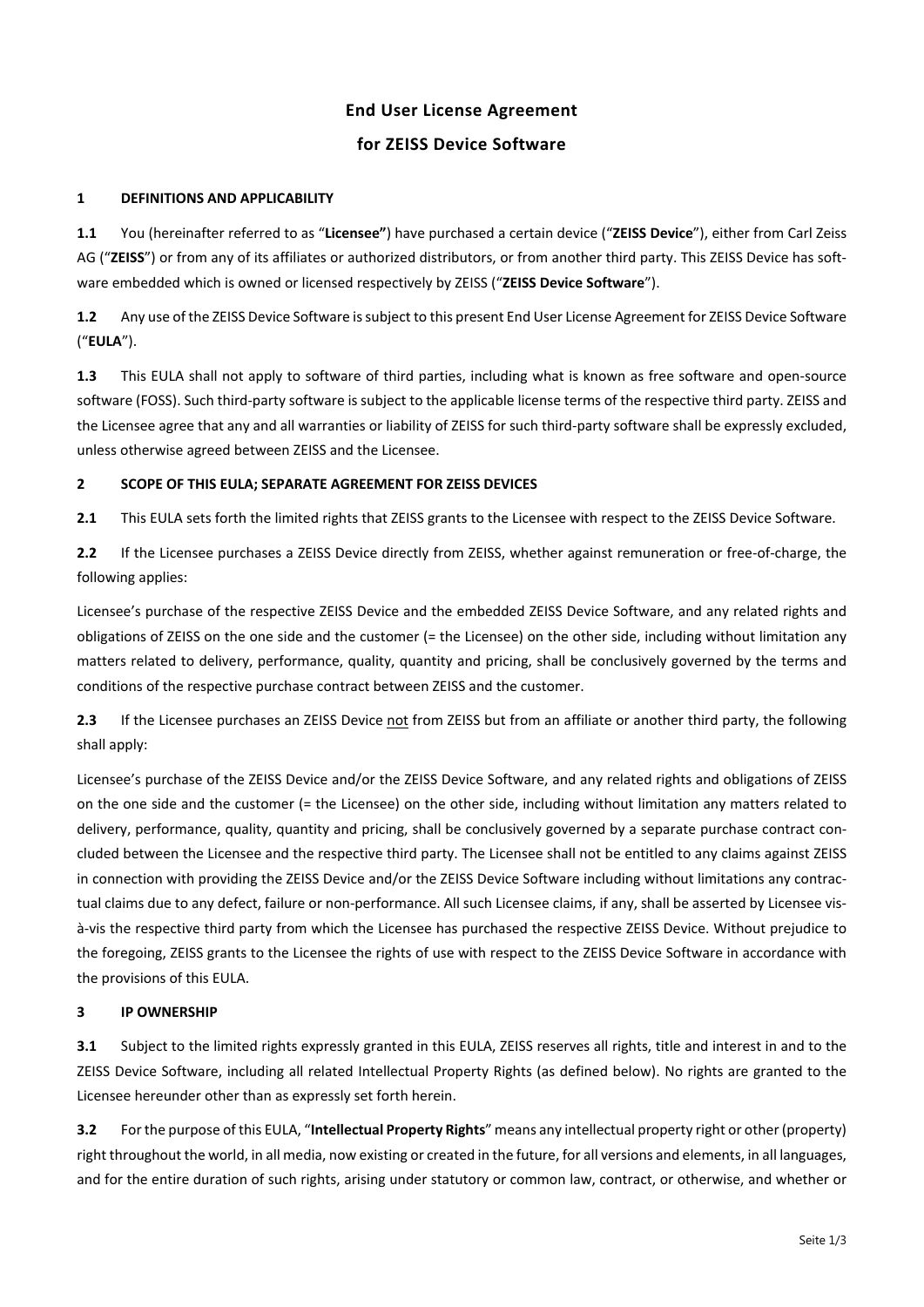not registered or registrable, including (a) rights in all inventions, discoveries, utility models, patents, reissues of and re‐ examined patents, or patent applications (wherever filed and wherever issued, including continuations, continuations-inpart, substitutes, and divisions of such applications and all priority rights resulting from such applications) now existing or hereafter filed, issued or acquired; (b) rights associated with works of authorship, including database rights, copyrights, moral rights, copyright applications and copyright registrations; (c) rights in computer software and programs, source codes, or business methods; (d) rights in materials; (e) rights associated with trademarks, service marks, trade names, in‐ ternet domain names, business names, logos, trade dress and the applications for registration and the registrations thereof; (f) rights relating to the protection of trade secrets, know‐how and/or other confidential information; (g) design rights, whether registered or unregistered; and (h) rights analogous to those in this definition and any and all other proprietary rights relating to intangible property.

## **4 GRANT OF RIGHTS AND RESTIRCTIONS**

**4.1** Subject to Licensee's compliance with the terms of this EULA, ZEISS grants to the Licensee a non-exclusive, nontransferable, non‐sublicensable right to use the ZEISS Device Software embedded in the purchased ZEISS Device to the extent this is necessary to properly use such ZEISS Device in accordance with any applicable product description. The Licensee may use the ZEISS Device Software only as embedded by ZEISS in the ZEISS Device.

**4.2** Any other use including copy, distribution, sale, lease, rent, or making available to the public of the ZEISS Device Software is strictly prohibited. In particular, the Licensee must not use the ZEISS Device Software (i) on, or in combination with, any hardware other than the respective ZEISS Device, (ii) in combination with any other software, or (iii) as standalone‐software.

**4.3** The Licensee shall not modify, translate, decompile, or disassemble the ZEISS Device Software and/or the accompa‐ nying documentation and information without prior written consent by ZEISS, unless and to the extent permitted by appli‐ cable mandatory law. If the Licensee intends to decompile the ZEISS Device Software in order to obtain information that is necessary to establish interoperability of an independently created computer program with other programs, the Licensee shall informs ZEISS in writing of its intention and ZEISS shall, at its sole discretion, provide the necessary information within a reasonable period.

**4.4** The Licensee may not change or remove any copyright and/or authorship notices attributable to the ZEISS Device Software.

**4.5** ZEISS remains the owner of all rights to the ZEISS Device Software, even if the Licensee modifies the ZEISS Device Software, and/or combines it with the Licensee's own programs or those of third parties, in violation of this EULA. If, due to applicable mandatory law, the Licensee or any third party commissioned by the Licensee, are to be considered owners of rights to the modifications or links, the Licensee grants ZEISS rights of use thereto to the greatest possible extent, includ‐ ing without limitation an exclusive, perpetual, global, transferable and sublicensable right without any limitation to use, market, copy, disseminate, and make publicly available these modifications/links, and (if applicable) the Licensee shall en‐ sure that the relevant third party grant ZEISS these rights, too.

#### **5 WARRANTY DISCLAIMER**

**5.1** Except as agreed otherwise between ZEISS and the Licensee, the ZEISS Device Software is provided "as is" and ZEISS makes no warranties, whether express or implied, with respect to the ZEISS Device Software, including, but not limited to, any warranties of merchantability or fitness for a particular purpose. ZEISS does not warrant that the ZEISS Device Software will meet Licensee's requirements or that the ZEISS Device Software will be error-free. ZEISS makes no warranty of noninfringement.